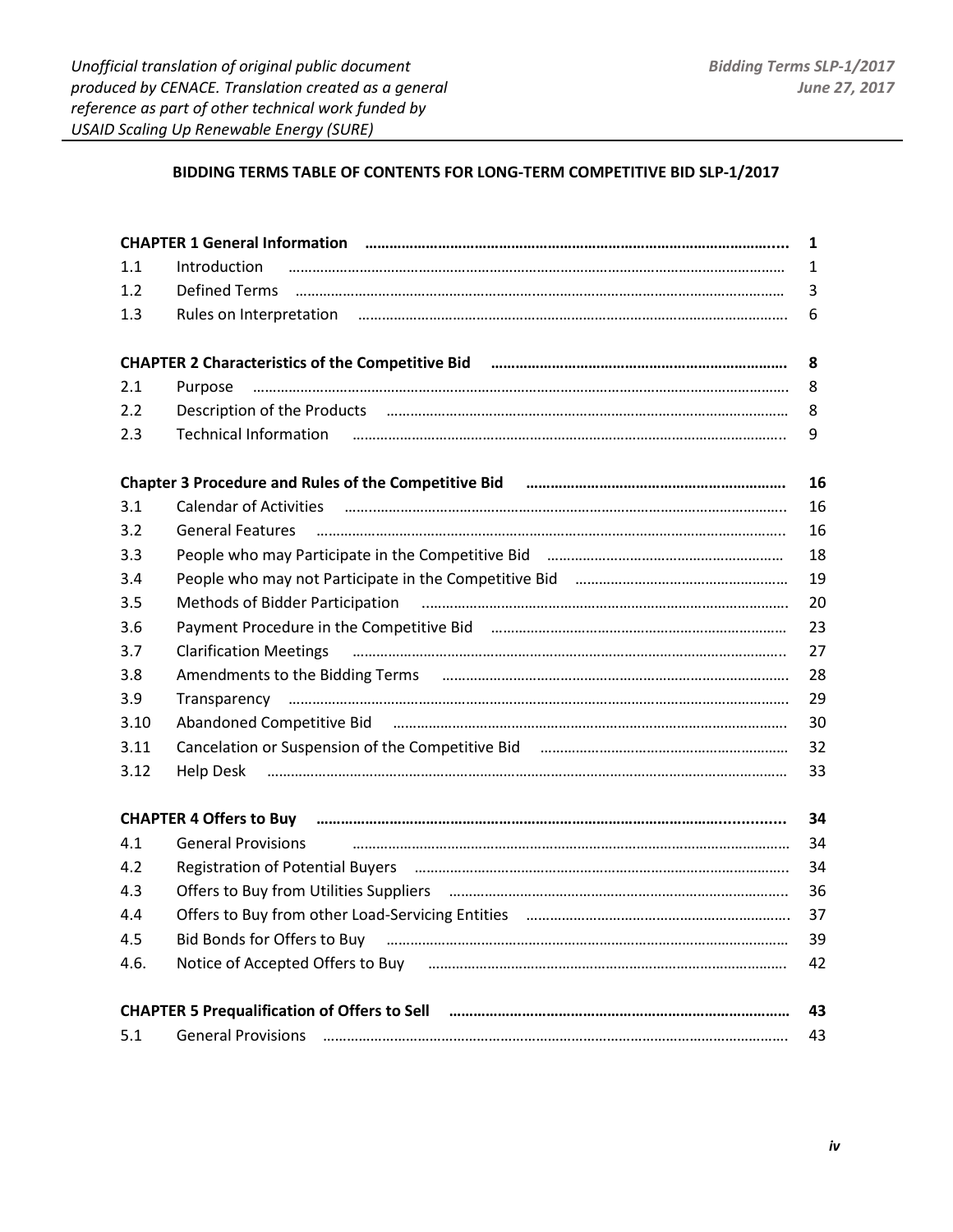| 5.2              | Prequalification Requirements for Offers to Sell Faction Communication and Communication Centers                                                                                                                               | 44 |
|------------------|--------------------------------------------------------------------------------------------------------------------------------------------------------------------------------------------------------------------------------|----|
| 5.3              | Prequalification Applications for Offers to Sell Fall All Communications and the Prequalification Applications for Offers to Sell Fall All All Communications and Prequality Prequality Prequality Prequality Prequality Prequ | 48 |
| 5.4              | Prequalification Application Evaluation for Offers to Sell [100] [100] [100] Prequalification Application Evaluation for Offers to Sell                                                                                        | 53 |
| 5.5              | Bid Bonds for Offers to Sell Farming Communication and the communication and the Bonds for Offers to Sell                                                                                                                      | 55 |
| 5.6              |                                                                                                                                                                                                                                | 59 |
| 5.7              |                                                                                                                                                                                                                                | 59 |
| 5.8              |                                                                                                                                                                                                                                | 60 |
|                  | <b>CHAPTER 6 Evaluation of Offers to Sell</b>                                                                                                                                                                                  | 62 |
| 6.1              |                                                                                                                                                                                                                                | 62 |
| 6.2              |                                                                                                                                                                                                                                | 63 |
| 6.3              | Effective Term of Offers to Sell                                                                                                                                                                                               | 63 |
| 6.4              | Evaluation Procedure of economic offers on Offers to Sell Fall Communication Contains and Evaluation Procedure                                                                                                                 | 63 |
| 6.5              | <b>Award Variables</b>                                                                                                                                                                                                         | 66 |
| 6.6              |                                                                                                                                                                                                                                | 67 |
| 6.7              |                                                                                                                                                                                                                                | 67 |
| 6.8              | Results of the Economic Evaluation of the Offers to Sell Facebook Contains and The Economic Evaluation of the Offers to Sell Facebook Contains and The Economic Evaluation of the Offers L                                     | 69 |
|                  |                                                                                                                                                                                                                                |    |
|                  |                                                                                                                                                                                                                                | 70 |
| 7.1              |                                                                                                                                                                                                                                | 70 |
| <b>CHAPTER 8</b> | Awards and Contract Execution <b>manually contract to the Contract Execution manually contract to the Contract Execution</b>                                                                                                   | 73 |
| 8.1              | Awarding of Contracts <b>must be a contracted</b> and contract and continuum contracts and contracts and contracts and                                                                                                         | 73 |
| 8.2              | <b>Drafting Contracts</b>                                                                                                                                                                                                      | 73 |
| 8.3              | Performance Bond                                                                                                                                                                                                               | 73 |
| 8.4              |                                                                                                                                                                                                                                | 74 |
| 8.5              | <b>Interconnection Process</b>                                                                                                                                                                                                 | 75 |
| <b>CHAPTER 9</b> |                                                                                                                                                                                                                                | 77 |
| 9.1              |                                                                                                                                                                                                                                | 77 |
| 9.2              | Procedure for Offer Rejection (2008) (2008) (2008) (2018) (2018) (2018) (2018) (2018) (2018) (2018) (2018) (20                                                                                                                 | 78 |
|                  | <b>CHAPTER 10 Dispute Resolution</b>                                                                                                                                                                                           | 79 |
| 10.1             |                                                                                                                                                                                                                                | 79 |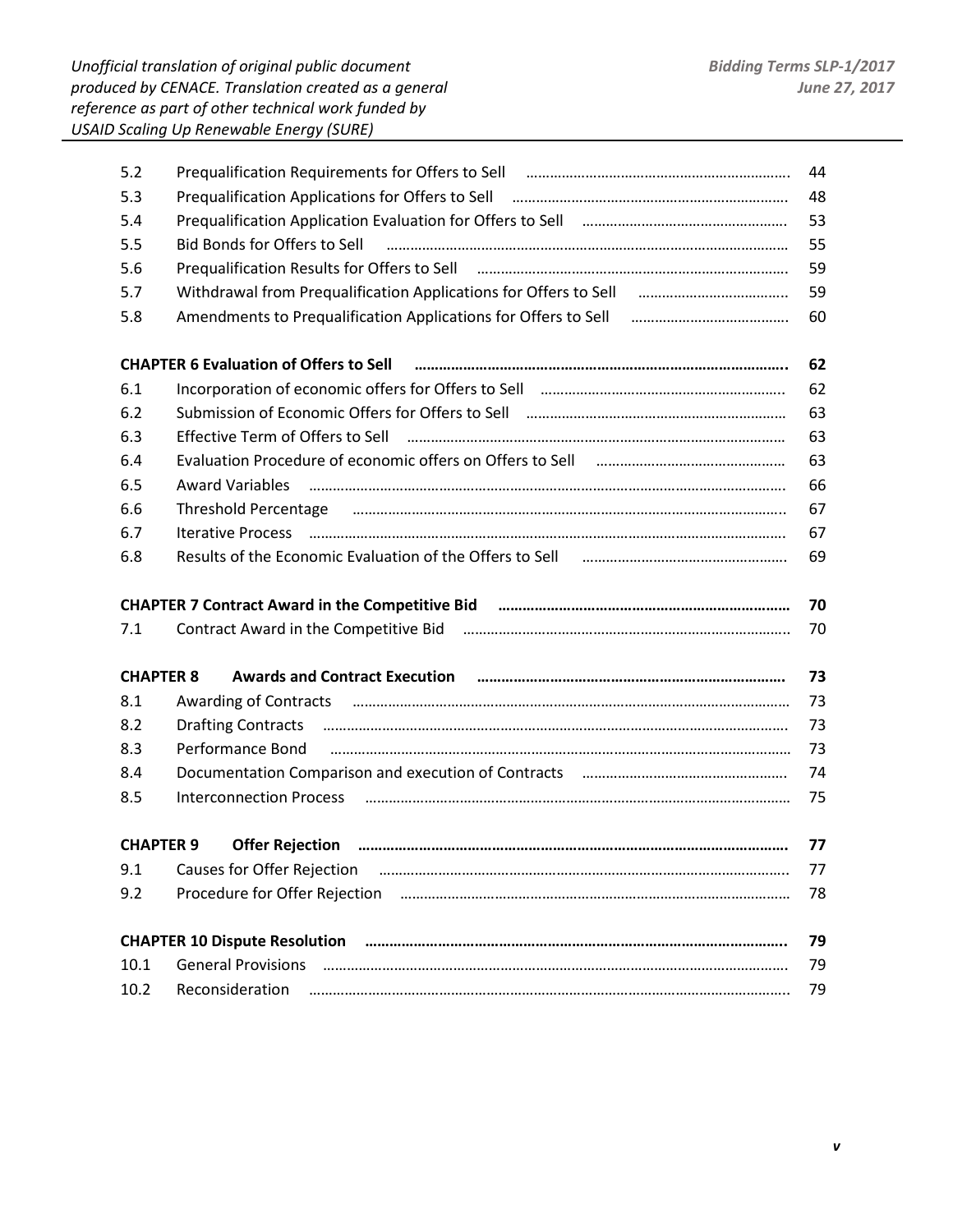## **ATTACHMENTS**

| 1.1    | <b>Competitive Bid Calendar</b>                                                                          |
|--------|----------------------------------------------------------------------------------------------------------|
|        | Referenced in paragraphs 1.1.10 and 3.1.1                                                                |
| 1.2    | <b>Glossary of Defined Terms</b>                                                                         |
|        | Referenced in the last paragraph of 1.2 and 1.3.2                                                        |
| II.1   | <b>Export Areas</b>                                                                                      |
|        | Referenced in paragraph 2.3.2(a)(i), (ii), (iii), (iv) and (vii)                                         |
| II.2   | <b>Price Areas</b>                                                                                       |
|        | Referenced in paragraph 2.3.2(b).                                                                        |
| II.4   | <b>Substations</b>                                                                                       |
|        | Referenced in paragraphs 2.3.2(c)(i), (ii), (iii), (iv), (d), (e)(iv), (v), 2.3.3(a), (b), 5.8.3, 5.8.4, |
|        | and 5.8.5.                                                                                               |
| II.5   | <b>Transmission Line Borders</b>                                                                         |
|        | Referenced in Attachment II.6 Point 1(e), 3(b), and 3(g).                                                |
| II.6   | Rules for defining Export Areas, Export Subareas, and Price Areas for new substations                    |
|        | arising from the opening of transmission lines                                                           |
|        | Referenced in paragraphs 2.3.3(c) and 5.8.3(a)(ii)                                                       |
|        |                                                                                                          |
| II.7   | Illustrative Geographical Maps of Power Areas, Generation Areas, Export Sub Areas,                       |
|        | and Price Areas                                                                                          |
|        | Referenced in paragraph 2.3.4                                                                            |
| III.1a | Obligation of an Individual to incorporate a special purpose entity                                      |
|        | Referenced in paragraph 3.5.3 and paragraph 3 of Attachment V.1.                                         |
| III.1b | Format for an Individual to sign a contract through an Existing Special Purpose Entity                   |
|        | Referenced in paragraph 3.5.3 and paragraph 3 of Attachment V.1.                                         |
| III.2a | Obligation of a Consortium or legal entity to incorporate a Special Purpose Entity                       |
|        | Referenced in paragraphs 3.5.4, 3.5.7 and paragraph 3 of Attachment V.1.                                 |
| III.2b | Format for Consortiums or legal entities to sign a contract through an Existing Special                  |
|        | <b>Purpose Entity</b>                                                                                    |
|        | Referenced in paragraphs 3.5.4, 3.5.7 and paragraph 3 of Attachment V.1                                  |
| III.3  | <b>Consortium Agreement Template</b>                                                                     |
|        | Referenced in paragraph 3.5.6 and paragraph 5 of Attachment V.1                                          |
| III.4a | Acceptance of media use for the buyer<br>Referenced in paragraph 3.6.1                                   |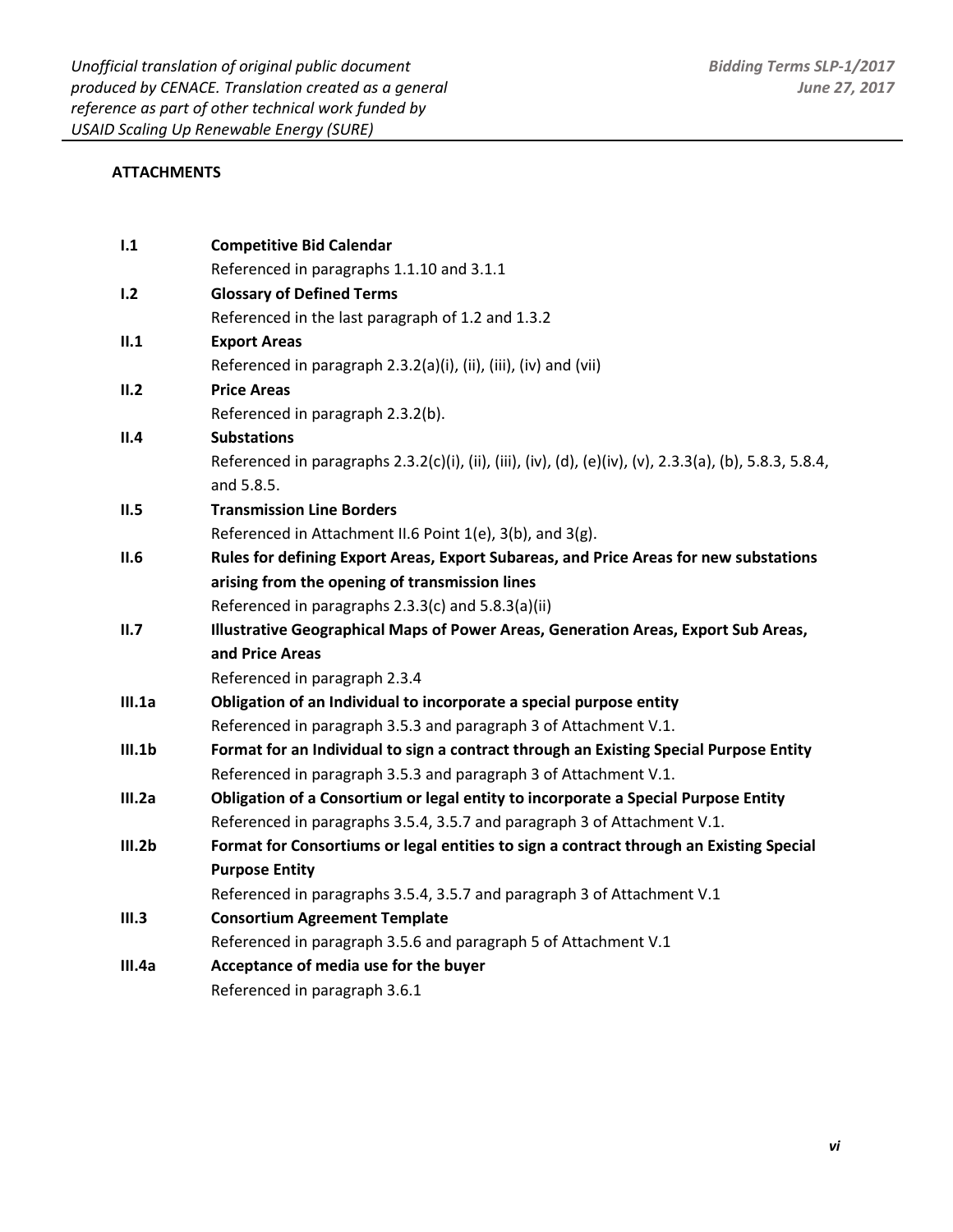*Unofficial translation of original public document produced by CENACE. Translation created as a general reference as part of other technical work funded by USAID Scaling Up Renewable Energy (SURE)* 

| III.4b         | Acceptance of media use for the seller                                                |
|----------------|---------------------------------------------------------------------------------------|
|                | Referenced in paragraph 3.6.2                                                         |
| III.5          | <b>Conflict of Interest Statement and Transparency</b>                                |
|                | Referenced in paragraph 3.9.4 and paragraph 6 of Attachment V.1                       |
| III.6          | <b>Help Desk Guidelines</b>                                                           |
|                | Referenced in paragraphs 3.12.1 and 3.12.3                                            |
| IV.1           | Format for requesting the registration of a Potential Buyer and to evidence legal,    |
|                | financial, technical or execution capacity                                            |
|                | Referenced in paragraphs 4.2.3 and 4.2.4(c)                                           |
| IV.2           | Format for submitting Offers to Buy                                                   |
|                | Referenced in paragraph 4.3.4                                                         |
| IV.2Bis        | Format for submitting Offers to Buy for Load-Servicing Entities other than Utilities  |
|                | <b>Suppliers</b>                                                                      |
|                | Referenced in paragraph 4.4.3                                                         |
| IV.3           | No obligation to submit Bid Bonds                                                     |
|                | Referenced in paragraph 4.2.5                                                         |
| <b>IV.3Bis</b> | <b>Bid Bond Template for Offers to Buy</b>                                            |
|                | Referenced in paragraphs 4.5.1, 4.5.3(a), 4.5.10, 4.5.11, 4.5.12                      |
| IV.4           | <b>Binding and Irrevocable Offer</b>                                                  |
|                | Referenced in paragraph 4.2.3(a)                                                      |
| IV.5           | <b>Commitment to Sign Contracts</b>                                                   |
|                | Referenced in paragraph 4.2.3(b)                                                      |
| IV.6           | <b>Acceptance of Guidelines</b>                                                       |
|                | Referenced in paragraph 4.2.3 (c)                                                     |
| IV.7           | <b>Commitment to being a Market Participant</b>                                       |
|                | Referenced in paragraph 4.2.3(d)                                                      |
| IV.8           | <b>Autonomous Offer to Buy</b>                                                        |
|                | Referenced in paragraph 4.2.3(e)                                                      |
| IV.9           | Statement of Incorporation of Affiliate or Subsidiary to Sign the Contract as a Buyer |
|                | Referenced in paragraph 4.2.3 (f)                                                     |
| IV.10          | Buyer Format for Acceptance of the use of Electronic Media                            |
|                | Referenced in paragraph 4.2.3(g)                                                      |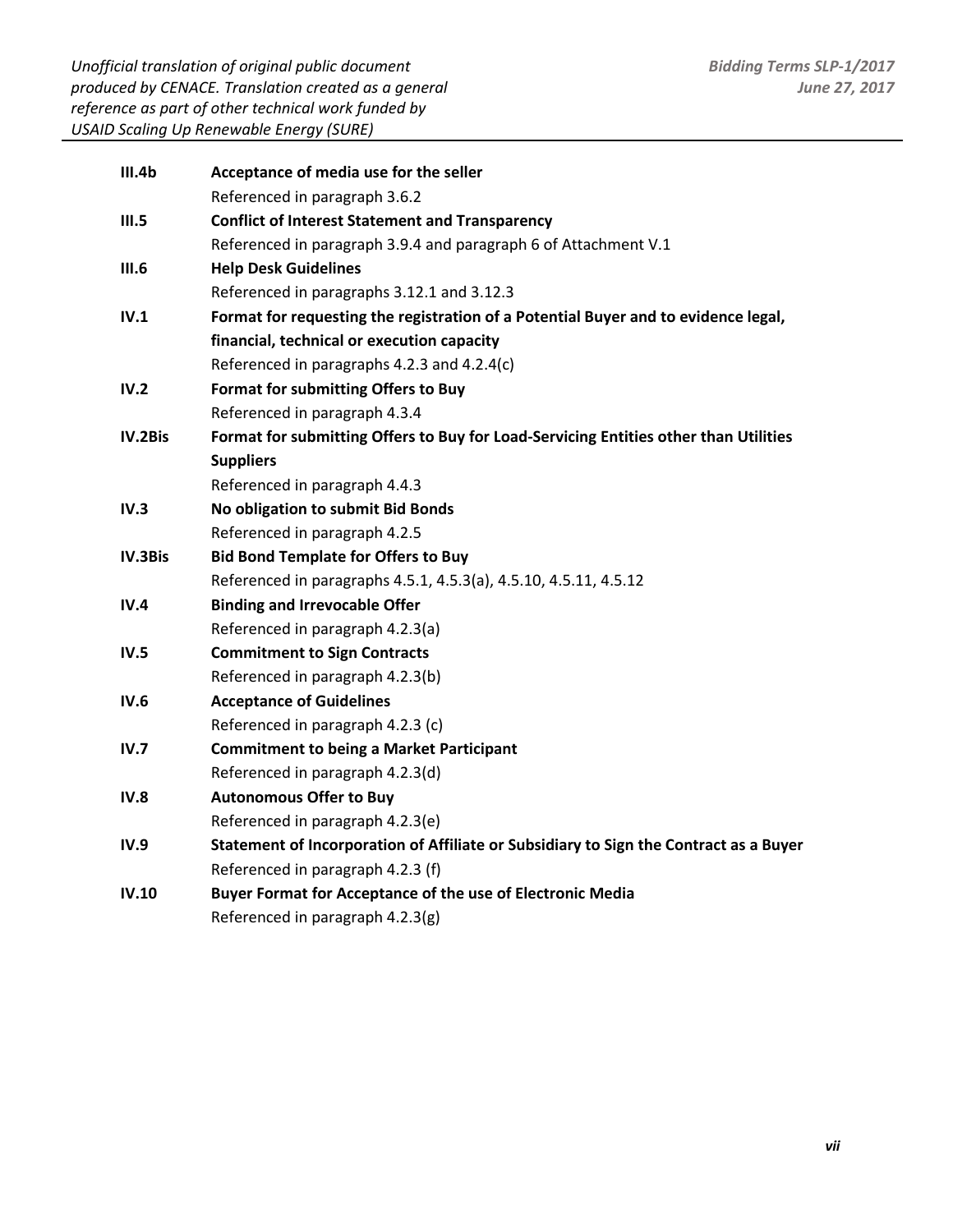| V.1  | Attachments of Long-Term Competitive Bid SLP-1/2017 and documentation to                  |
|------|-------------------------------------------------------------------------------------------|
|      | evidence legal, financial, technical and execution capacity in the prequalification for   |
|      | <b>Offers to Sell</b>                                                                     |
|      | Referenced in paragraphs 5.2.2 and 5.3.2, 6.1.5(c)                                        |
| V.2  | <b>Format for evidencing Moral Solvency</b>                                               |
|      | Referenced in paragraph 5.2.2(a) and paragraph 7 of Attachment V.1                        |
| V.3  | Format for evidencing that the Offer to Sell is binding and irrevocable                   |
|      | Referenced in paragraph 5.2.2 (b) and paragraph 8 of Attachment V.1                       |
| V.4  | Format for committing to subscribe or cause a contract to be subscribed in the event of   |
|      | being awarded a contract                                                                  |
|      | Referenced in paragraph 5.2.2 (c) and paragraph 9 of Attachment V.1                       |
| V.5  | <b>Format for Accepting Applicable Regulations</b>                                        |
|      | Referenced in paragraph 5.2.2 (d) and paragraph 10 of Attachment V.1                      |
| V.6  | Format for defining Contact Information of Legal Representatives                          |
|      | Referenced in paragraph 5.2.2 (e) and paragraph 11 of Attachment V.1                      |
| V.7  | Format for evidencing that the Offer to Sell is autonomous and independent from that      |
|      | of other Bidders                                                                          |
|      | Referenced in paragraph 5.2.2 (f) and paragraph 12 of Attachment V.1                      |
| V.8  | Format for evidencing financial capacity or experience                                    |
|      | Referenced in paragraph 5.2.2 (g) and paragraph 13 of Attachment V.1                      |
| V.9  | Format for evidencing legal binding-financial experience                                  |
|      | Referenced in paragraph 5.2.2 (h) and paragraph 14 of Attachment V.1                      |
| V.10 | Format for defining basic engineering information for the interconnection of Power        |
|      | <b>Plants</b>                                                                             |
|      | Referenced in paragraph 5.2.2 (i), 5.2.3, 5.8.5 and paragraph 15 of Attachment V.1        |
| V.11 | Format for evidencing authorization from the owner of the Power Plant                     |
|      | Referenced in paragraph 5.2.2 (j) and paragraph 16 of Attachment V.1                      |
| V.12 | Format for declaring prior commitments                                                    |
|      | Referenced in paragraph 5.2.2 (k), 5.3.4(d)(ii), (iii) and paragraph 18 of Attachment V.1 |
| V.13 | Format for declaring no prior commitments                                                 |
|      | Referenced in paragraph 5.2.2 (I) and paragraph 18 of Attachment V.1                      |
| V.14 | <b>Format for Committing to being a Market Participant</b>                                |
|      | Referenced in paragraph 5.2.2 (m) and paragraph 19 of Attachment V.1                      |
| V.15 | Format for evidencing technical and execution capacity or experience                      |
|      | Referenced in paragraph 5.2.2 (n) and paragraph 20 of Attachment V.1                      |
| V.16 | Format for evidencing legal binding-technical and execution experience                    |